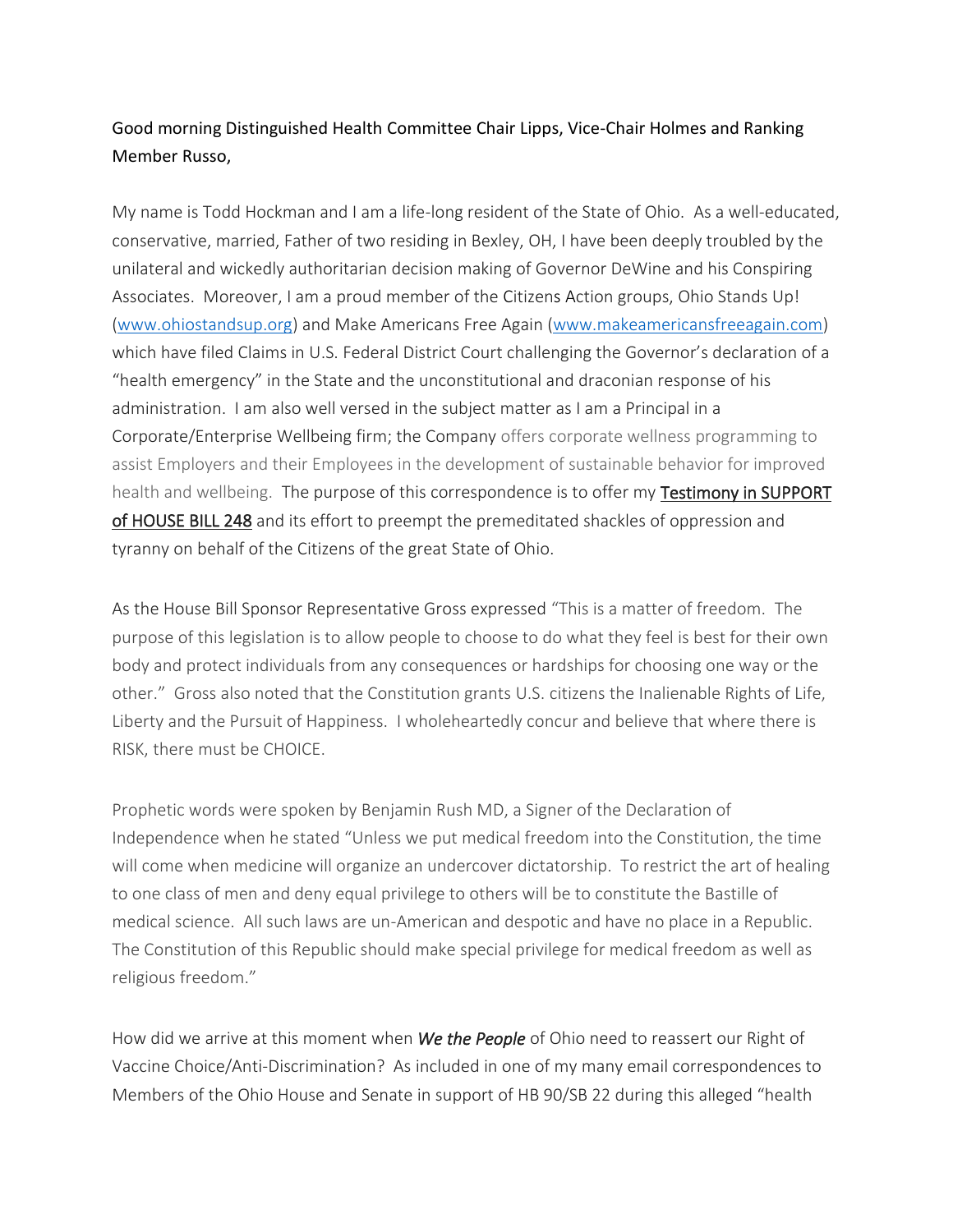crisis," I would again like to submit two pieces of substantiating evidence to provide additional support for HOUSE BILL 248 and why *We the People* WILL reassert our Rights to Bodily Autonomy/Integrity in the State of Ohio. For your files and dissemination among your colleagues, I have attached a deeper legal investigation of Federal Agency behavior during COVID-19 in a piece that appeared in Science, Public Health Policy and The Law Volume 2:4-22, October 12, 2020, entitled *Data Collection, Comorbidity & Federal Law: A Historical Retrospective*  as well as a Legal Filing in U.S. Federal District Court in Ohio submitted February 3, 2021 requesting a Temporary Restraining Order, a Preliminary Injunction and an Order to Show Cause against HHS, CDC, NCHS et al. These documents argue that the CDC willfully failed to collect, analyze, and publish accurate data used by elected officials to develop public health policy for a Nation in crisis. More specifically, the CDC has violated the Federal Paperwork Reduction Act ("PRA"), Information Quality Act ("IQA") and Administrative Procedure Act ("APA") law and in doing so, bypassed essential oversight by the Office of Management and Budget ("OMB")/Office of Information and Regulatory Affairs ("OIRA"), who are legally empowered by Congress with ensuring information compliance and data integrity for all Federal Agencies upon which policy decisions are made that affect/impact the welfare of the General Public.

Suffice to say, the responsibility to collect, analyze, and publish data accurately, transparently and with unquestionable integrity increases exponentially during a national crisis. Nearly 14 months later, evidence continues to accumulate to demonstrate the Willful Misconduct by Federal, State and Local Officials in the irreparable injury sustained by many Ohioans including me and my family. In other words, if the State of Ohio had curated and presented an accurate, contextual portrayal of the alleged "health crisis" with a current mortality rate of 0.17% (in 14 months) to its Citizens, would the Citizens of the State of Ohio permit its State Government to aggressively and unilaterally pursue an EXCLUSIVE policy of an experimental, Pharmaceutical Intervention under Emergency Use Authorization? This policy approach/posture is absurd, completely unacceptable and unconscionable particularly given the availability of safe, efficacious and inexpensive therapeutics like Hydroxychloroquine

<https://virologyj.biomedcentral.com/track/pdf/10.1186/1743-422X-2-69.pdf> and Ivermectin [https://covid19criticalcare.com/wp-content/uploads/2020/11/FLCCC-Ivermectin-in-the](https://covid19criticalcare.com/wp-content/uploads/2020/11/FLCCC-Ivermectin-in-the-prophylaxis-and-treatment-of-COVID-19.pdfhave)[prophylaxis-and-treatment-of-COVID-19.pdfhave.](https://covid19criticalcare.com/wp-content/uploads/2020/11/FLCCC-Ivermectin-in-the-prophylaxis-and-treatment-of-COVID-19.pdfhave) Moreover, not once during this alleged health crisis did I hear the Governor and the Ohio Department of Health discuss well-known and empirically validated methods for supporting and enhancing one's own immune system in defense of a respiratory pathogen particularly given the clinical evidence that revealed many of the hospitalizations occurred in those with significant Vitamin D deficiencies.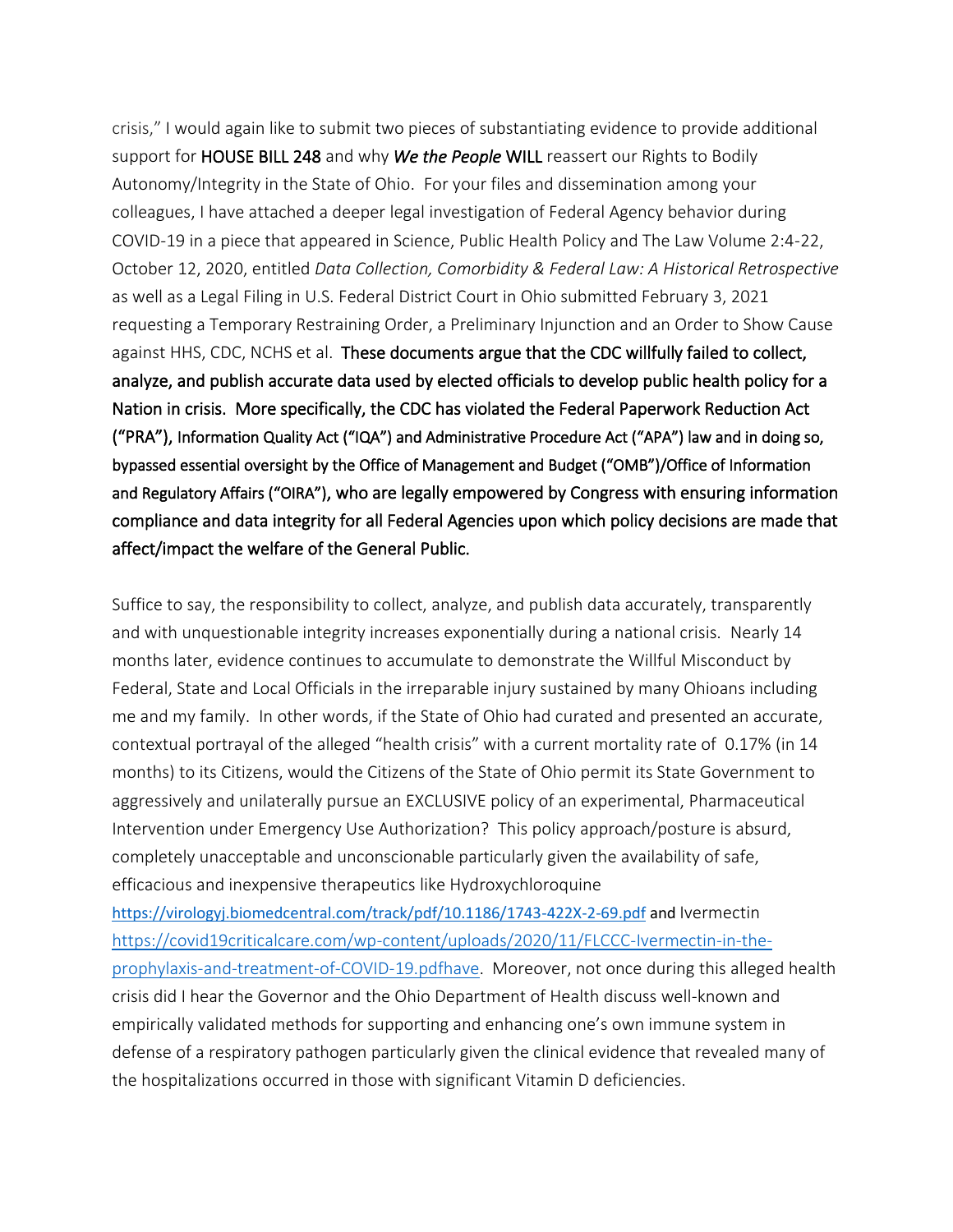As of May 28, 2021, nearly fourteen (14) months since the "Stay at Home" order, the State of Ohio has reported 19,861 Deaths allegedly "attributable" to COVID-19 in a Population of approximately 11,730,000 Citizens for a Mortality Rate of approximately 0.17%; further, nearly 78% or 15,413 of "COVID attributable" deaths were those > 70 years of age and 7,385 occurred in Long Term Care facilities. [\(https://coronavirus.ohio.gov/wps/portal/gov/covid-](https://coronavirus.ohio.gov/wps/portal/gov/covid-19/dashboards/key-metrics/mortality)[19/dashboards/key-metrics/mortality\)](https://coronavirus.ohio.gov/wps/portal/gov/covid-19/dashboards/key-metrics/mortality) [\(https://worldpopulationreview.com/states/ohio](https://worldpopulationreview.com/states/ohio-population)[population\)](https://worldpopulationreview.com/states/ohio-population). According to the CDC as of May 23, 2021, **Conditions Contributing to COVID-19 Deaths in the State of Ohio** [\(https://data.cdc.gov/NCHS/Conditions-Contributing-to-COVID-19-Deaths](https://data.cdc.gov/NCHS/Conditions-Contributing-to-COVID-19-Deaths-by-Stat/hk9y-quqm)[by-Stat/hk9y-quqm\)](https://data.cdc.gov/NCHS/Conditions-Contributing-to-COVID-19-Deaths-by-Stat/hk9y-quqm) included 9,435 Conditions of Influenza/Pneumonia, 8,405 Conditions of Respiratory Failure, 2,874 Conditions of Hypertensive Diseases, 2,259 Conditions of Ischemic Heart Disease, 1,968 Conditions of Cardiac Arrest, 1,803 Conditions of Heart Failure, 2,552 Conditions of Diabetes and 1,760 Conditions of Renal Failure to name a few Co-Morbidities. "For over 5% of these deaths (total), COVID-19 was the only cause mentioned on the death certificate. For deaths with conditions or causes in addition to COVID-19, on average, there were 4.0 additional conditions or causes per death." ([https://www.cdc.gov/nchs/nvss/vsrr/covid\\_weekly/index.htm](https://www.cdc.gov/nchs/nvss/vsrr/covid_weekly/index.htm)) Those are CDC's words not mine!

**The empirical evidence also unambiguously suggests that children are the least vulnerable with respect to this coronavirus (with 7 unfortunate deaths under 18 years of age) out of an enrolled student population of 1,739,386 in the State of Ohio or effectively a 0% mortality risk**. [\(https://coronavirus.ohio.gov/wps/portal/gov/covid-19/dashboards/schools-and](https://coronavirus.ohio.gov/wps/portal/gov/covid-19/dashboards/schools-and-children/children).%20%20For)[children/children\). For](https://coronavirus.ohio.gov/wps/portal/gov/covid-19/dashboards/schools-and-children/children).%20%20For) purposes of context and according to the CDC, the State of Ohio in 2017 reported 28,008 deaths from heart disease, 25,643 deaths from cancer and 8,971 deaths from accidents ALL WITHOUT an Emergency Declaration. Unquestionably, the response by the State of Ohio continues to be excruciatingly disproportionate to the perceived threat of the virus nearly fourteen (14) months later with the now EXCLUSIVE policy push of an experimental, Pharmaceutical Intervention under Emergency Use Authorization. That the Administration is even attempting to foist the experimental gene therapy on School Age Children who have effectively have a ZERO mortality risk, is not only morally and ethically reprehensible but I would argue also criminally negligent.

As the attached documents reveal, the CDC has fatally compromised all COVID-19 data and consequently, adversely impacted FEDERAL, STATE, and LOCAL PUBLIC HEALTH policies regarding COVID-19. As a result of the **STATE OF OHIO** policies based on compromised data published and promoted by the CDC, Ohioans have suffered irreparable harm to employment, businesses, communities and families in historically unprecedented numbers. Anxiety,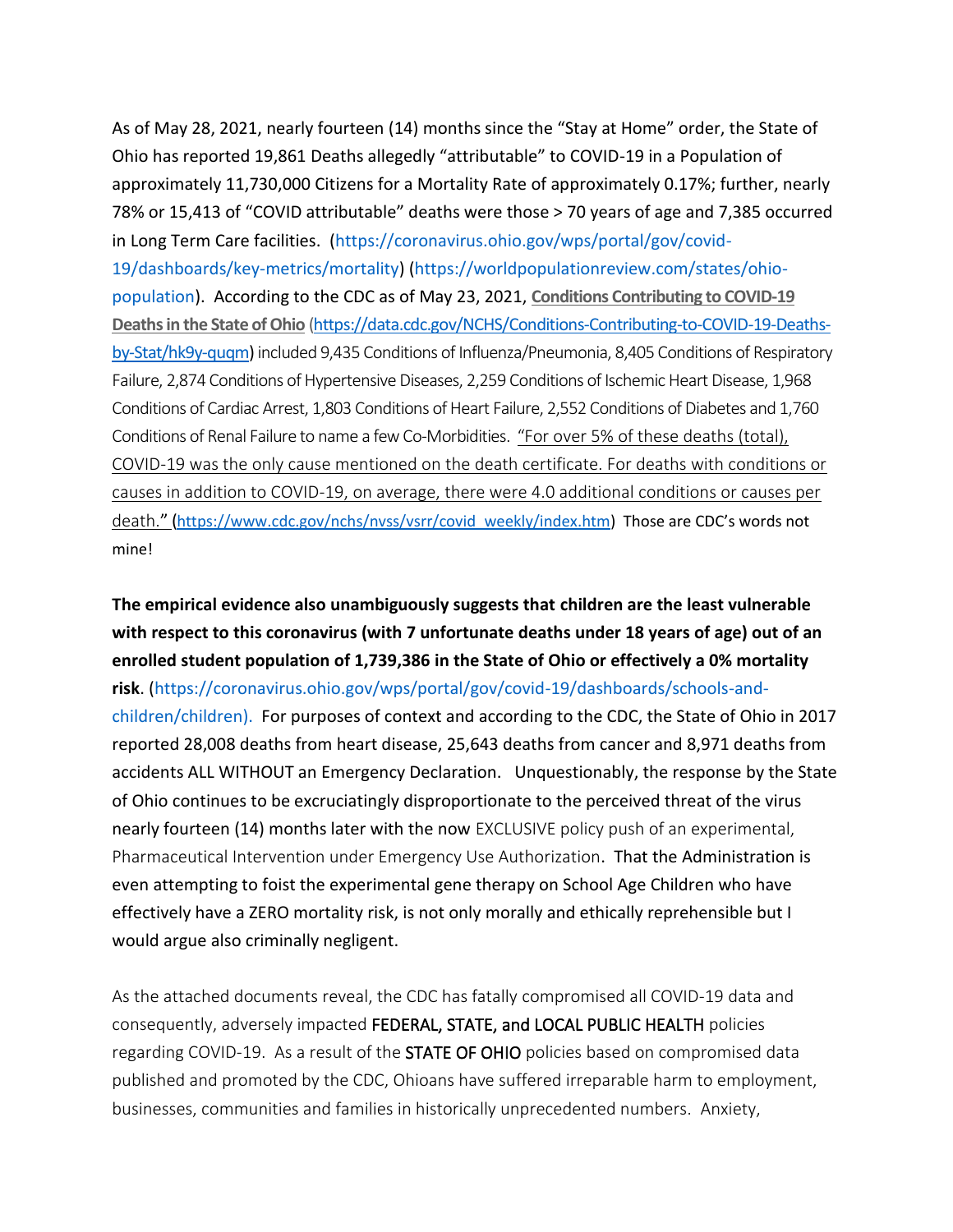depression, suicide rates, domestic violence, and substance abuse have all risen dramatically due to the economic hardships brought on by how STATE Governors including Governor DeWine decided to exercise their authority in response to the compromised data published by the CDC and the Ohio Department of Health. I wholeheartedly believe that an investigation is warranted by the Ohio Legislature of the lack of DATA TRANSPARENCY/INTEGRITY promulgated by the EXECUTIVE BRANCH and the OHIO DEPARTMENT OH HEALTH based upon data that was inaccurate, unproven, never peer reviewed and therefore deliberately false and misleading. In my many emails to the Sponsors of HB 90/SB 22, I recommended that the to-be-established, Health Oversight Committee formally initiate an Audit and request Public Records (possessed by the Governor and Ohio Department of Health) pursuant to the Ohio Public Records Act ("OPRA"):

- 1. Perform an Independent, Third Party Audit of ALL Death Certificates in the State that were allegedly ascribed to COVID-19 as the Cause of Death and identify Co-Morbidities that may also have contributed to reported Deaths. In other words, isolate the Deaths that were exclusively caused by COVID-19 from those in which COVID-19 was a contributing factor. As indicated above, the CDC has already compiled, collated, assigned and reported additional Conditions or Causes of Death in the State of Ohio.
- 2. Request a list of all Labs/Companies/Organizations responsible for providing testing results related to COVID-19 testing in the State of Ohio since January 1, 2020.
- 3. Request the number of "cycles" each Lab/Company/Organization was/is utilizing for PCR tests performed on Citizens in the State of Ohio since January 1, 2020.

As it relates to RT-PCR testing, according to initial instructions issued by the FDA and the CDC, a 40 Cycle Threshold (Ct) should be used to amplify specimens for COVID-19 testing as indicated on pages of 36/37/38 of the hyperlinked document

[https://www.fda.gov/media/134922/download.](https://www.fda.gov/media/134922/download) Yet in a stunning admission during a podcast TWiV ("This Week in Virology") 641: COVID-19 with Dr. Anthony Fauci on July 16, 2020, Fauci stated that the PCR test is useless and unreliable for diagnosing COVID-19 when run at 35 cycles or higher [\(https://www.youtube.com/watch?v=a\\_Vy6fgaBPE&feature=youtu.be&t=260\)](https://www.youtube.com/watch?v=a_Vy6fgaBPE&feature=youtu.be&t=260). PCR tests throughout the United States have been conducted above 35 cycles despite the fact that doing so can provide inaccurate results as much as 97% of the time

(see [https://doi.org/10.1093/cid/ciaa1491\)](https://doi.org/10.1093/cid/ciaa1491). More than one year since the beginning of the "health crisis," it has become widely known and accepted that RT-PCR was never intended to be a diagnostic tool and therefore has little utility in a clinical setting as it has become notorious for the generation of false positive results particularly for the "asymptomatic." In fact, the World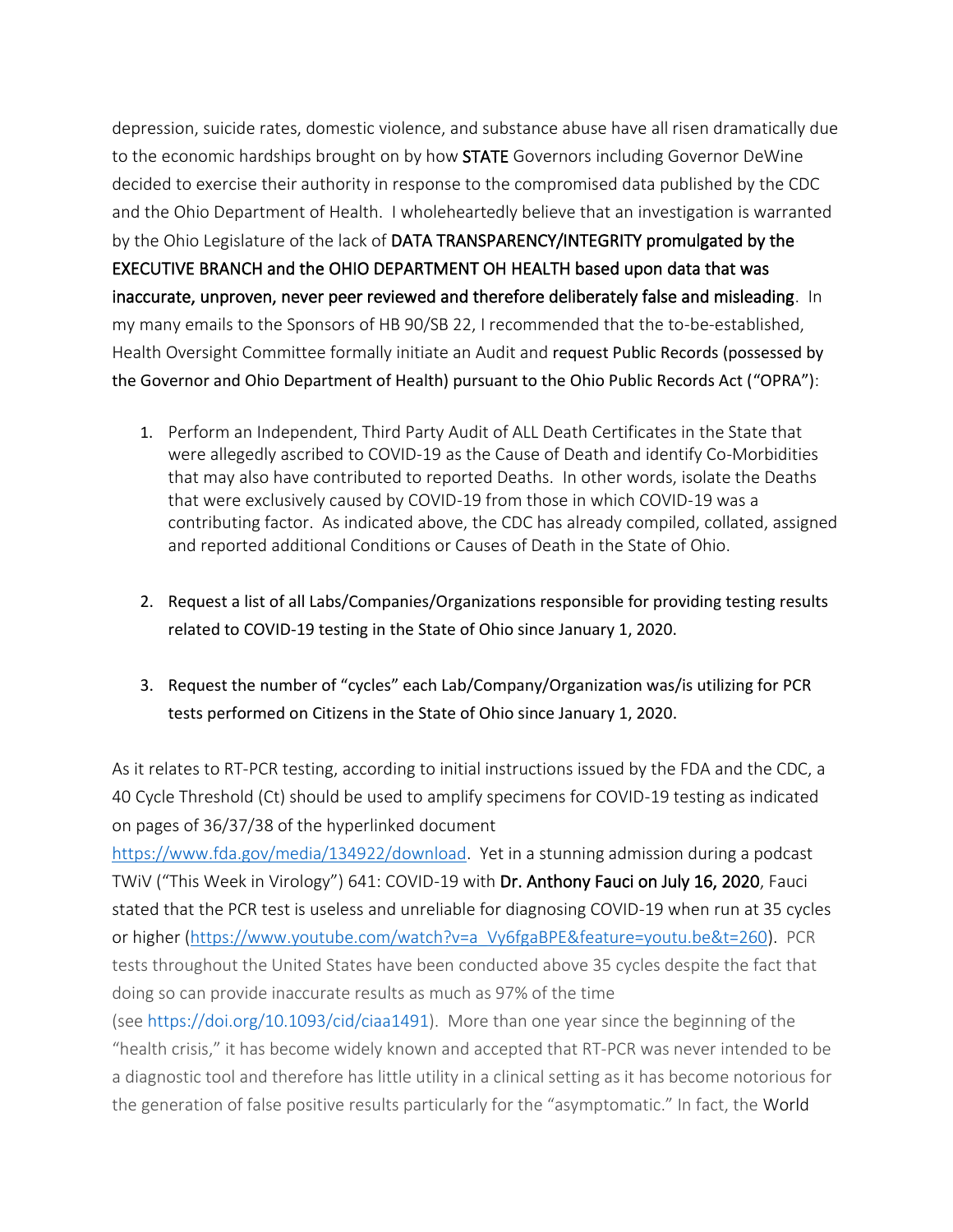Health Organization [\(WHO Information Notice for IVD Users 2020/05.](https://www.who.int/news/item/20-01-2021-who-information-notice-for-ivd-users-2020-05) Jan. 20, 2021) and CDC have both recommended that labs dial back the Cycle threshold ("Ct") as well as seek additional confirmatory testing for clinical accuracy for ONLY the symptomatic.

From the approximate 4 minute mark of the podcast, Fauci asserts:

"What is now evolving into a bit of a standard is that if you get a cycle threshold of 35 or more that the chances of it being replication competent are miniscule … We have patients, and it is very frustrating for the patients as well as for the physicians … somebody comes in and they repeat their PCR and it's like 37 cycle threshold … you can almost never culture virus from a 37 threshold cycle. So I think if somebody does come in with 37, 38, even 36, you gotta say, you know, it's dead nucleotides, period." In other words, no COVID-19 infection.

He goes on to say that when someone has a positive test …"they don't give them the cycle threshold unless they go back and ask for it."[ii][2]

Assuming that most labs in Ohio are following the FDA and CDC instructions, many if not most positive PCR tests are false positives. The false "cases" are then used daily to terrorize the public and to justify the draconian mitigation strategy of lockdowns, masking and social distancing and now the EXCLUSIVE policy push of an experimental, Pharmaceutical Intervention under Emergency Use Authorization. As evidenced below, it is well past time to remove "probable cases" from the "case" count and alter 14 day case reporting (as only 7 days is recommended by the CDC) from the aggregate data reporting by the Ohio Department of Health as it only serves to continue to terrorize the population and arbitrarily/deceptively maintain a false case threshold above the Administration's magical 50/100,000. As a prospective remedy for ALL data integrity issues within the State of Ohio, may I recommend a review of the attached document, "Trust in Science and Health Act" authored by Tom Renz, the attorney for the Citizen Activist group Ohio Stands Up! and Make Americans Free Again?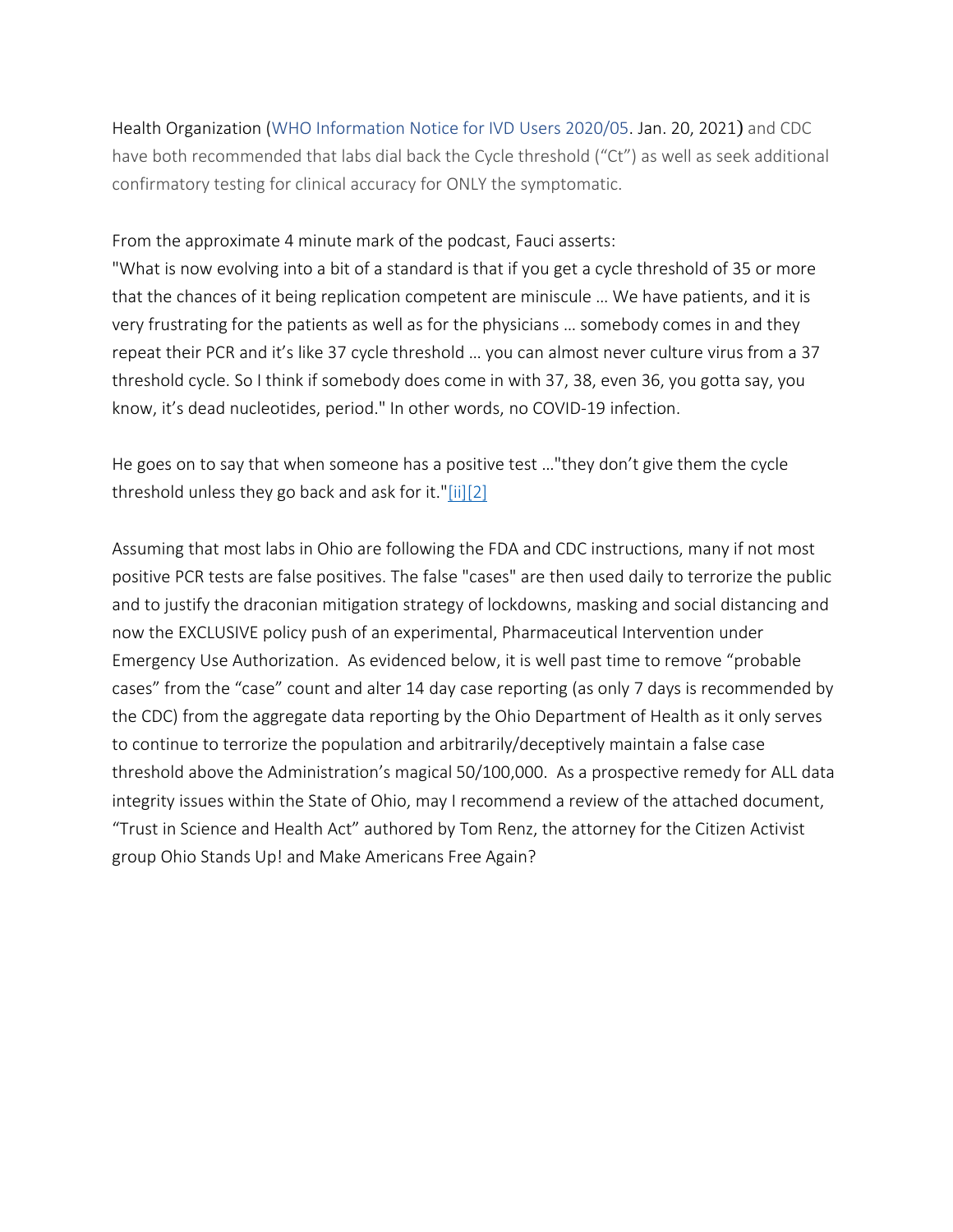|                                                  | Cases per 100,000 - 5/30/21                        |               |
|--------------------------------------------------|----------------------------------------------------|---------------|
| 52 new 'probable' cases added over prior 14 days |                                                    |               |
|                                                  | 302 new 'confirmed' cases added over prior 14 days |               |
|                                                  | <b>Cases</b>                                       | Cases/100,000 |
| Probable cases over 14 days                      | 2418                                               | 20.7/100,000  |
| <b>Confirmed cases over 14 days</b>              | 6212                                               | 53.1/100,000  |
| <b>Total cases over 14 days</b>                  | 8630                                               | 73.8/100,000  |
| Total cases over 7 days*                         | 3037                                               | 26.0/100,000  |
| Confirmed cases over 7 days*                     | 2229                                               | 19.1/100,000  |

\*The CDC averages over 7 days to understand community transmission, see https://covid.cdc.gov/covid-data-tracker/#county-view.

\*all data taken from coronavirus.ohio.gov

It is readily apparent to those of us in the health space who possess proficiency in data analytics and who actually care about humanity that DATA TRANSPARENCY, QUALITY AND INTEGRITY has been fatally compromised at the minimum. **I DO NOT CONSENT** to unelected health administrators/bureaucrats attempting to corrupt science and its accompanying data to serve a nefarious agenda under the guise of "Public Health." If you need even more evidence, I strongly encourage you to read "COVID-19 Vaccine Efficacy and Effectiveness - The Elephant (not) in the Room" that recently appeared in the Lancet's Microbe that cautions that efficacy data should be contextualized with BOTH Relative Risk Reduction ("RRR") AND Absolute Risk Reduction ("ARR"). With the use of only RRRs, and omitting ARRs, reporting bias is introduced, which affects the interpretation of vaccine efficacy. The Absolute Risk Reduction for the COVID-19 "Vaccines" approximates a modest 1% which dramatically alters the Risk/Benefit profile of these Experimental Pharmaceutical Interventions authorized under Emergency Use that as an aside were never intended to prevent infection nor transmission for a threat of a pathogen that has a greater than +99% Survivability. Consequently, has true Informed Consent actually been delivered to Ohioans? Finally, I would like to acknowledge my daughter Ellis who suffered an Adverse Event from a routine vaccination 2 years ago at Age 10 during her Well Child Visit and inspired me to actually research the pharmaceutical interventions on the entire Pediatric, Immunization Schedule. Suffice to say, I was astonished and more than disturbed at what my research revealed and no longer simply accept the propaganda of "safe and effective" from a medical industrial complex and manufacturers who enjoy ZERO liability. I remain confident that *We the People* and our Representatives will move swiftly and decisively to reassert our Individual Rights of Vaccine Choice/Anti-Discrimination through **House Bill 248** and maintain the integrity of our Representative form of Government. Distinguished Health Committee, this is a defining moment in the history of our State, our Country and our World. On what side of history will you stand? Your Constituents are awake, alert and observing. May G\_d Bless you, the State of Ohio